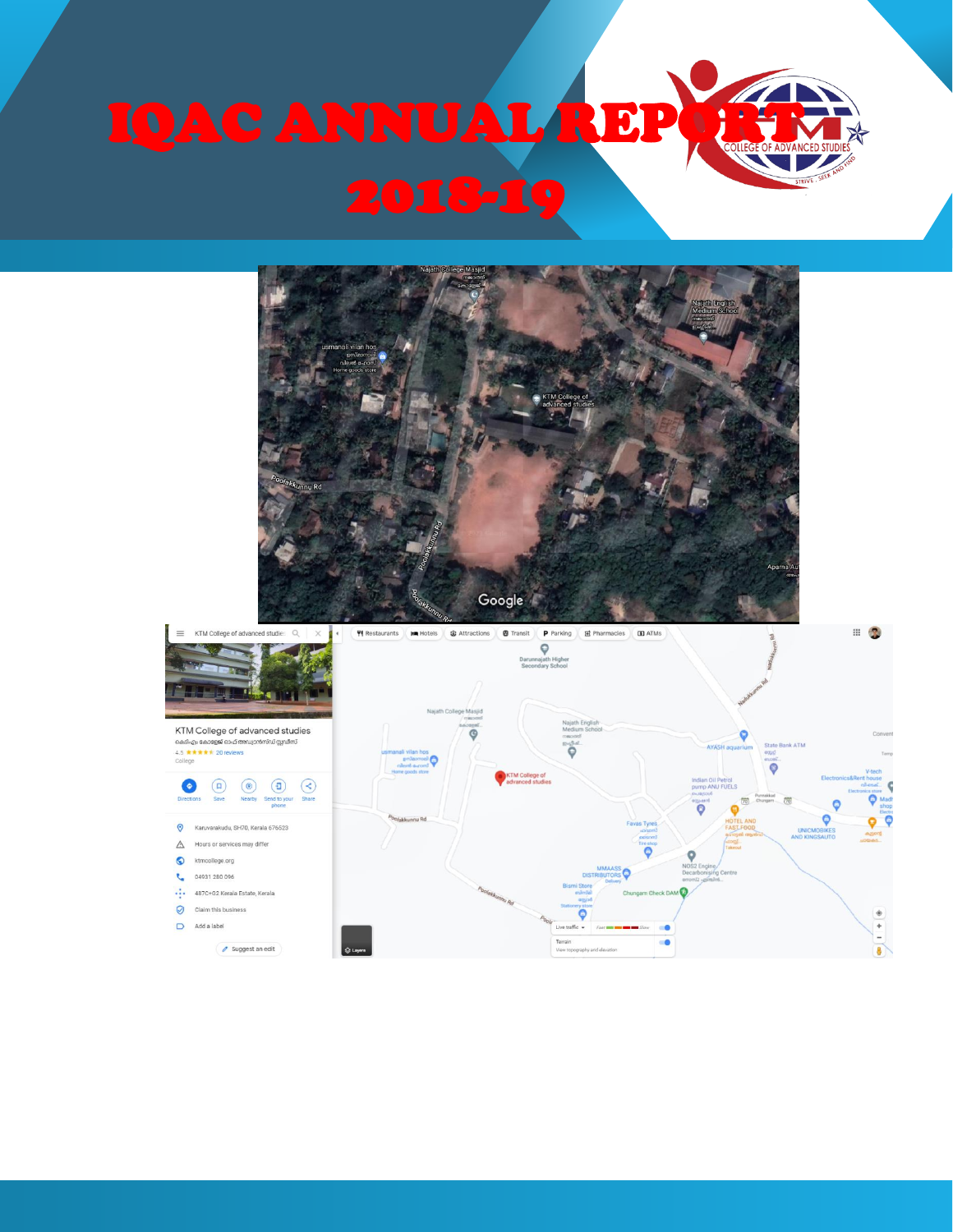The academic year 2018-19, was an eventful year for the Darunnajath Arabic College as it is converted to arts college and the name changed to KTM College of Advanced studies. Internal Quality Assurance System is a step towards Excellence, IQAC happens to be one of the important components of the college which ensures quality and continuous improvement in all the units/aspects of the college.The first meeting of the IQAC for the year 2018-19 and after being converted to arts college, was chaired the Principal of the college Prof. Abdul Majeed. He mentioned and appreciated the hard works of IQAC to fulfill the quality sustenance and maintenance in the college. And also the meeting decided to do the needful for the preparation of Academic calendar of the College and to submit the necessary suggestions to the Staff Council for the same.

### **IQAC Activity Report**

- IQAC Collected feedback from students on curriculum and teachers. Also, the feedback was collected from teachers, Alumnae and employers on curriculum. The data collected was analyzed and taken necessary steps for actions to be taken.
- IOAC Conducted an academic audit.
- IQAC spared no effort to conduct professional development programs for teaching and non-teaching staff of the College.
- IQAC creatively interfered to enhance the quality of teaching-learning process by ensuring that the planned activities are carried out in a time-bound manner.

### **Departmental Seminars**

IQAC jointly with the departments organized seminars:

- One Day workshop on "Skills for academic writing was conducted on 24.10.2018
- A state level seminar on "entrepreneurship vs. startups- A comparison" was held at college on 24.11.2018
- "Arabic Poetry in Kerala" a state level seminar was organized on 14.12. 2018 One day National seminar on "Legal perspectives of Intellectual property rights" was held at college in which about seventy-four participated on 31.01.2019
- A two-day workshop organized by IQAC on "Translation issues and challenges" aiming to strengthen students' ability in Arabic-English translational fields. It was on 22nd and 23rd of February 2019.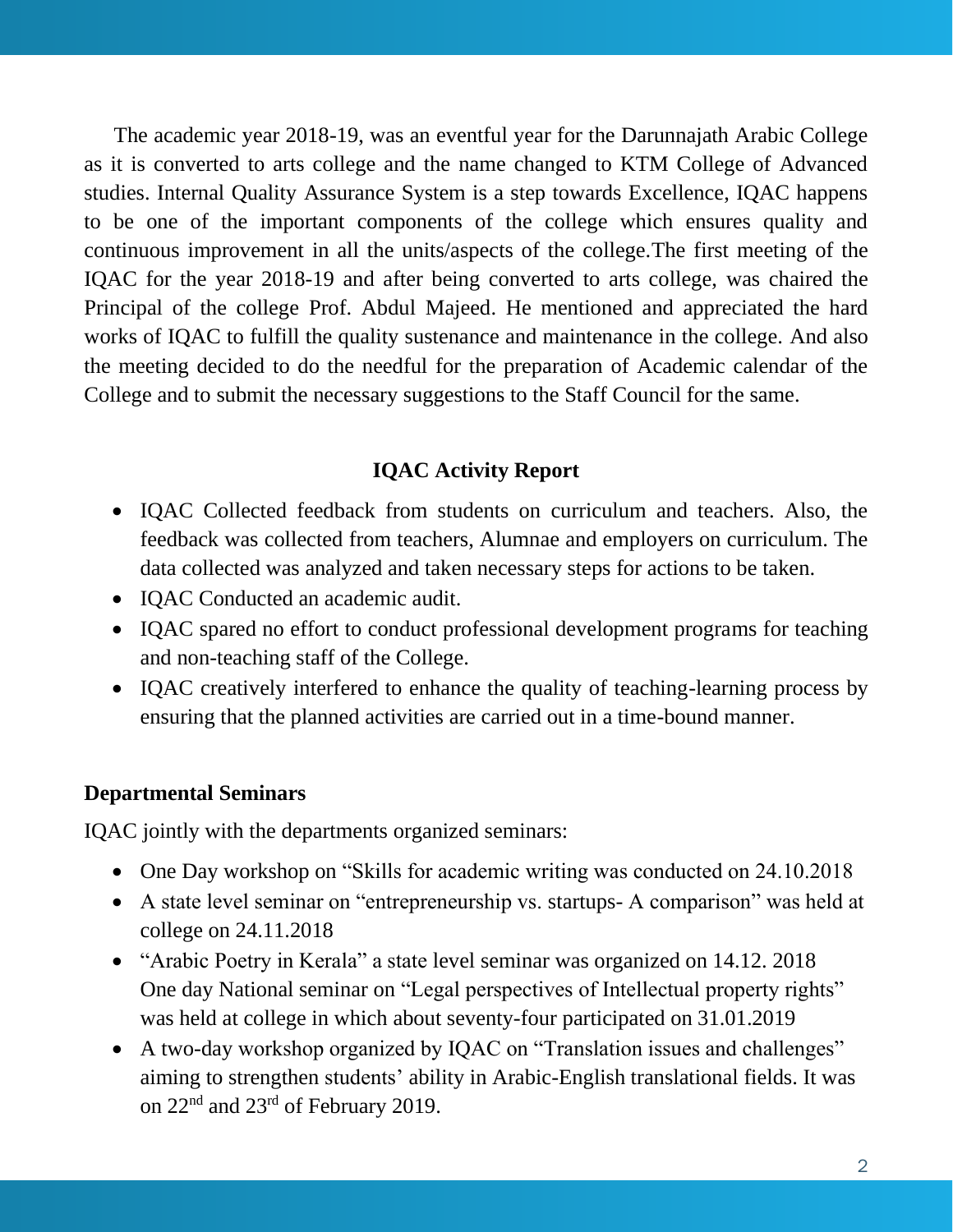• On 04.03.2019, another seminar on medical tourism also conducted on the theme "Medical tourism: Emerging industry in India".

# **Skill Enhancement Initiatives**

- For holistic development of students, a session with Yogacharya GC karakkal conducted on 23.06. 2018.
- Public speaking in English was another program initiated by IQAC to boost the capacity of students in public speaking and English too. It was on 12,07,2018
- An industrial visit of students of third semester B.com was also conducted on 11.11.2018 under the leadership of Mr. Musthafa. K.
- A training session on Microsoft Excel was organized in partnership of TechPro IT solutions, Malappuram on 19.11.2018.
- A career counselling session followed by an industrial visit was conducted 26.11.2018 under leadership of Mr. Yaseen TT to make the students familiar to the first-hand industrial awareness.
- An initiative on 'Malayalam Usage in computer' was organized on 09.01.2019 making the students used of Malayalam in their day-to-day technological life.
- Under the auspice of higher education dept., a soft skill development session also conducted in the leadership of Mr. Fairoosudheen on 30.03.2019.

# **KTM Quality Time:**

KTM Quality time is another programme initiated by IQAC in which the students get the chence to interact with distinguished personalities from different walks of life. The program which was held the academic year listed below:

| Date       | <b>Resource person</b>    | No. Students attended. |
|------------|---------------------------|------------------------|
|            | AP Anil Kumar MLA         |                        |
| 01/07/2019 |                           |                        |
| 25.10.2019 | CP Saidalavi (Journalist) | $\gamma_{\varDelta}$   |

# **Under the Green Wood Tree:**

• As a student's skill enhancement initiative IQAC implemented a new program "Under the Green wood Tree" at the end of every month. The students get lectures, talks and session on burning issues of contemporary scenario and detailed knowledge from eminent scholars.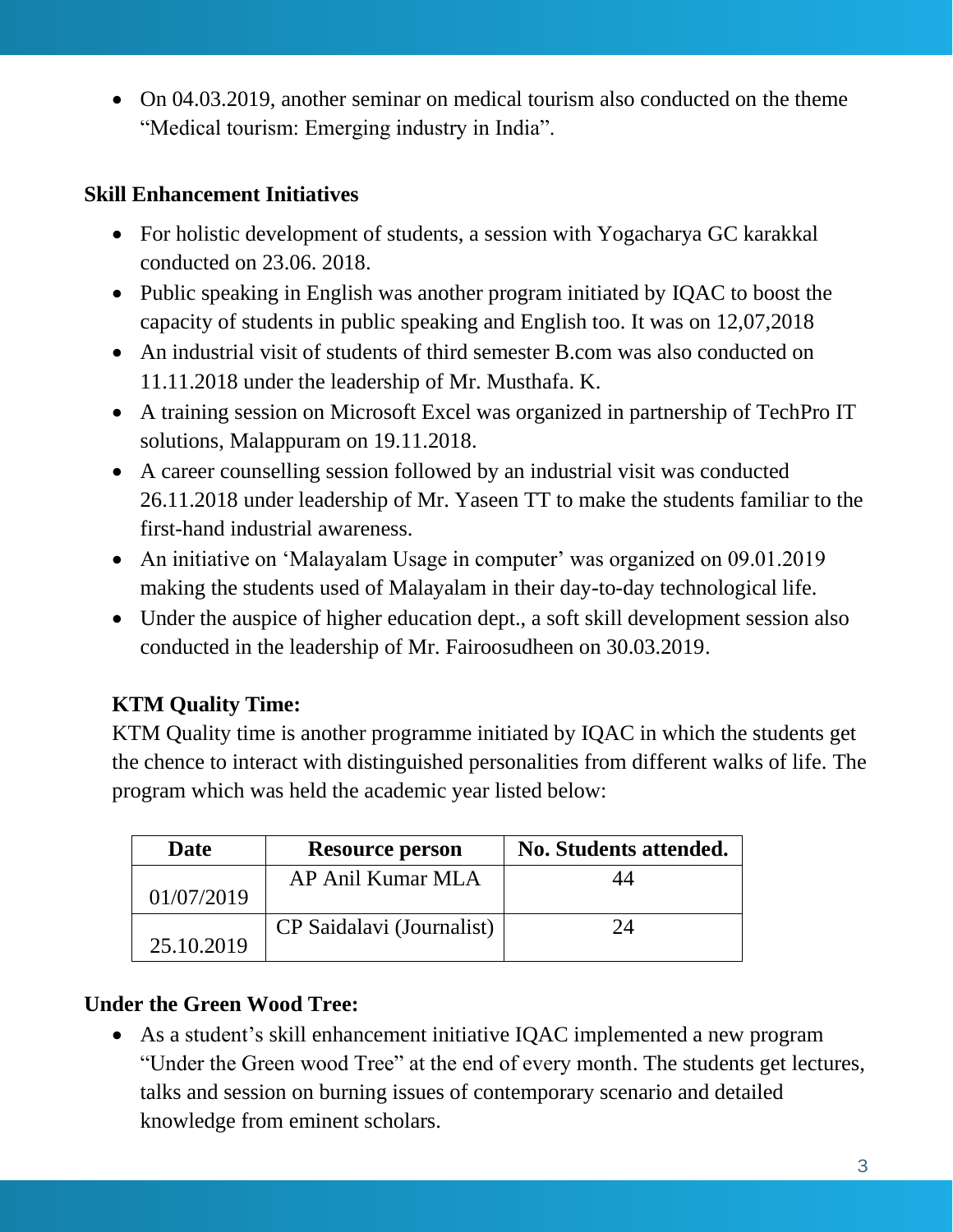The list of the programmes held on this academic year is below:

| <b>Date</b> | <b>Session</b>                           | Parti | <b>Resource Person</b>                                                |
|-------------|------------------------------------------|-------|-----------------------------------------------------------------------|
|             |                                          | cipan |                                                                       |
|             |                                          | ts    |                                                                       |
| 30/06/2018  | Media and culture                        | 20    | Prof. Ubaidurahiman                                                   |
|             |                                          |       | (Det. Of English)                                                     |
| 31/07/2018  | Digital dictatorship                     | 25    | Prof. Ubaidurahiman                                                   |
|             |                                          |       | (Det. Of English)                                                     |
| 30/08/2018  | <b>Environmental concerns</b>            | 24    | Prof. Ubaidurahiman                                                   |
|             | of the post globalisation<br>society     |       | (Det. Of English)                                                     |
| 28/09/2018  | Indian democracy at<br>peril?            | 23    | Dr. Rasheed Ahammed.<br>P (Dept. of Arabic)                           |
| 31/10/2018  | Geo political scenario of                | 23    | Prof. Ubaidurahiman.                                                  |
|             | the middle east-<br>changing equations   |       | (Det. Of English)                                                     |
| 24/11/2018  | Human rights violations<br>in India      | 30    | Prof. Ubaidurahiman.                                                  |
|             |                                          |       | (Det. Of English)                                                     |
| 22/12/2018  | Social media and<br>democratic movements | 24    | Sri. Afsah                                                            |
|             |                                          |       | (Dept. of Malayalam)                                                  |
| 31/01/2019  | Gender equity                            | 21    | Dr. Rasheed Ahammed.<br>P. (Member, syndicate,<br>Calicut University) |
| 28/02/2019  | Students on social<br>capital            | 23    | Muhammad Musthafa. K                                                  |
|             |                                          |       | (Chief supdnt.)                                                       |
| 28/03/2019  | The necessity of inner<br>discipline     | 24    | Aboobacker. PU                                                        |
|             |                                          |       | (Dept. of Arabic)                                                     |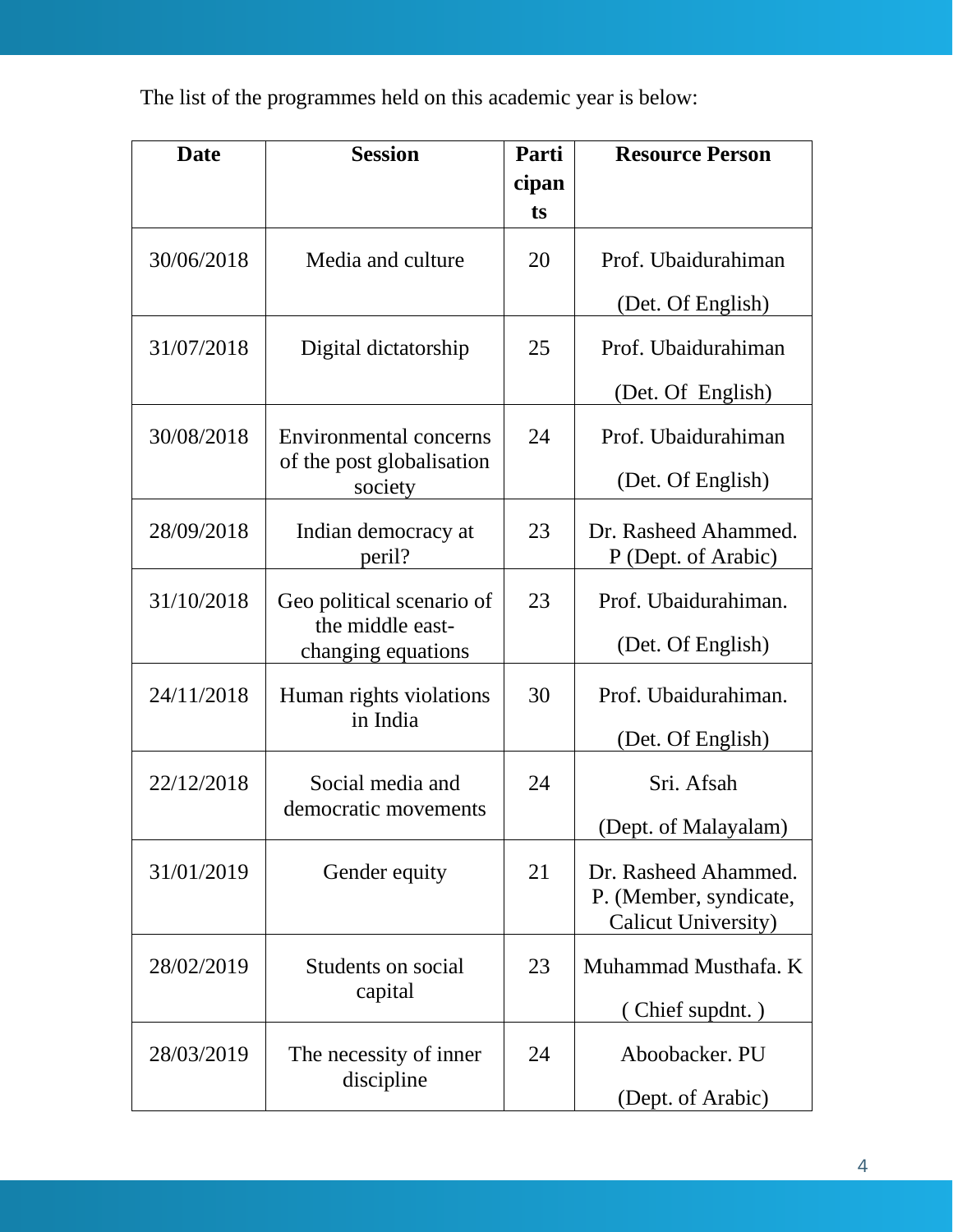## **Extension and Outreach Programs**

All the Extension and outreach programmes initiated by the IQAC continued this academic year too. The IQAC oversaw or organized these programmes and make them more reachable to the commons. Pre mrital counseling got widely acceptance among aothers in which every can attend and register who wish a life of fully peacefulness. "Koode" (We are With You), was another prestigious program of college as well as the IQAC which was in consonance with the Union Government's initiative of BetiBachao, BetiPadhao. Language aquisiton programs fro migrant labours also got acceptance among them. Madhuarm Malayalam was the name of the program. Shashakthikaran, the educational and Social Enrichment Program for the orphan and destitute students and Health Survey and Psych- up Program targeting class ten students.got many enquiries from from the public.

### **Promotion of Research**

- It was great pleasure to IQAC of College as it is encouraging and provides all the guidelines and help for teachers to develop their academic career. IQAC hounoured Dr. Rasheed Ahammed and Muhammed Aslam Ek as they both published two new books each.
- Mrs. Saeeda KT also appreciated for her endeavour to shed light on the poetic life of the visionary of college KT Manu musliyar In A national seminar held at Thiruvananthapuram.

### **Contribution of IQAC to teaching- learning process**

- IQAC helps to maintain zero hour and substitute registers.
- It was held special programs for Advanced and Slow learners.00 programs for Slow learners and 00 for advanced learners.
- IQAC makes it sure that open houses (class PTA meetings) are convened regularly.
- IQAC selected the students who deserve different scholarships and awards of the College.
- Teachers were encouraged to use IT tools in maximum number in the classrooms.

### **Enhancement of staff competence**

• A Talk on IQAC initiatives for quality enhancement was organized to make the faculties aware of the new initiatives of IQAC on 07.06.2018